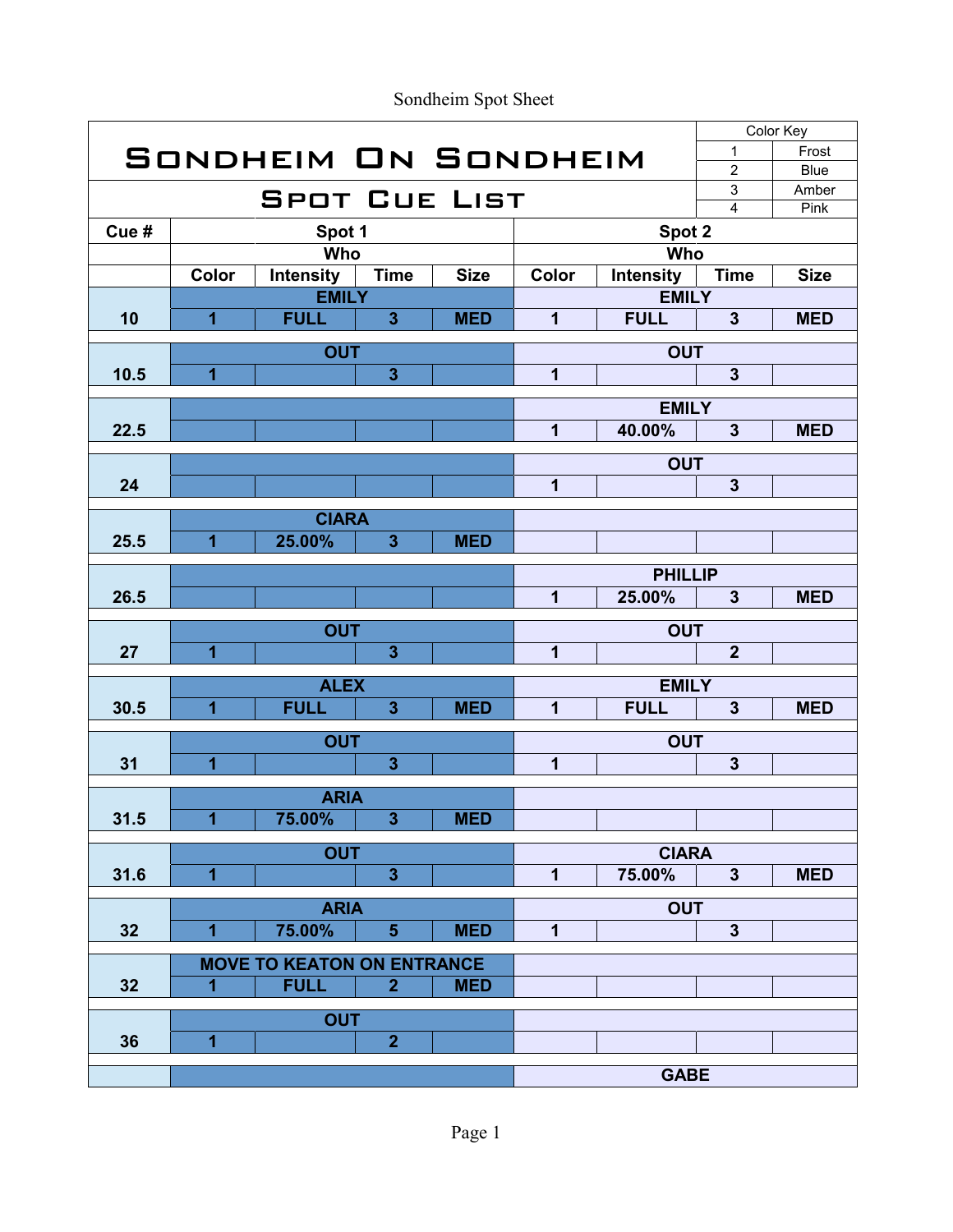| 37.5 |                         |                            |                         |             | $\mathbf 1$             | 75.00%                        | $\overline{\mathbf{3}}$ | <b>MED</b> |
|------|-------------------------|----------------------------|-------------------------|-------------|-------------------------|-------------------------------|-------------------------|------------|
|      |                         | <b>CIARA</b>               |                         |             | <b>OUT</b>              |                               |                         |            |
| 38   | $\overline{1}$          | 40.00%                     | $\overline{\mathbf{4}}$ | <b>MED</b>  | $\overline{\mathbf{1}}$ |                               | $\overline{\mathbf{4}}$ |            |
|      |                         | <b>OUT</b>                 |                         |             |                         |                               |                         |            |
| 39   | $\overline{1}$          |                            | $\overline{2}$          |             |                         |                               |                         |            |
|      |                         |                            |                         |             |                         |                               |                         |            |
| 49   | $\overline{\mathbf{1}}$ | <b>ALEX</b><br>30.00%      | $\overline{2}$          | <b>MED</b>  |                         |                               |                         |            |
|      |                         |                            |                         |             |                         |                               |                         |            |
|      |                         | <b>OUT</b>                 |                         |             |                         |                               |                         |            |
| 49.5 | $\overline{\mathbf{1}}$ |                            | $\overline{2}$          |             |                         |                               |                         |            |
|      |                         | <b>ALEX</b>                |                         |             |                         |                               |                         |            |
| 50   | $\overline{\mathbf{1}}$ | 30.00%                     | $\mathbf{2}$            | <b>MED</b>  |                         |                               |                         |            |
|      |                         | <b>OUT</b>                 |                         |             |                         |                               |                         |            |
| 52   | $\overline{1}$          |                            | $\overline{2}$          |             |                         |                               |                         |            |
|      |                         |                            |                         |             |                         |                               |                         |            |
|      |                         |                            |                         |             |                         | <b>EMILY</b>                  |                         |            |
| 55   |                         |                            |                         |             | $\overline{\mathbf{1}}$ | 35.00%                        | $\mathbf{3}$            | <b>MED</b> |
|      |                         |                            |                         |             |                         | <b>OUT</b>                    |                         |            |
| 56   |                         |                            |                         |             | $\overline{1}$          |                               | $\mathbf{3}$            |            |
|      |                         | <b>PHILLIP</b>             |                         |             |                         |                               |                         |            |
| 57   | $\overline{\mathbf{1}}$ | 35.00%                     | $\mathbf{3}$            | <b>MED</b>  |                         |                               |                         |            |
|      |                         |                            |                         |             |                         |                               |                         |            |
|      | $\overline{\mathbf{1}}$ | <b>OUT</b>                 |                         |             |                         |                               |                         |            |
| 58   |                         |                            | $\mathbf{3}$            |             |                         |                               |                         |            |
|      |                         |                            |                         |             |                         | <b>EMILY</b>                  |                         |            |
| 59   |                         |                            |                         |             | $\mathbf 1$             | 25.00%                        | $\mathbf{3}$            | <b>MED</b> |
|      |                         |                            |                         |             |                         | <b>OUT</b>                    |                         |            |
| 60   |                         |                            |                         |             | $\mathbf 1$             |                               | $\mathbf{3}$            |            |
|      |                         |                            |                         |             |                         | <b>CIARA</b>                  |                         |            |
| 76   |                         |                            |                         |             | $\overline{\mathbf{1}}$ | 30.00%                        | $\mathbf{3}$            | <b>MED</b> |
|      |                         |                            |                         |             |                         |                               |                         |            |
|      |                         | <b>EMILY</b>               |                         |             |                         |                               |                         |            |
| 77   | $\overline{1}$          | 30%%                       | 3 <sup>1</sup>          | <b>MED</b>  |                         |                               |                         |            |
|      |                         | <b>OUT</b>                 |                         |             |                         | <b>OUT</b>                    |                         |            |
| 80   | $\overline{\mathbf{1}}$ |                            | $\overline{\mathbf{3}}$ |             | $\mathbf 1$             |                               | $\mathbf{3}$            |            |
|      |                         | <b>ALEX/CIARA TOGETHER</b> |                         |             |                         |                               |                         |            |
| 87   | $\overline{1}$          | 50.00%                     | $\overline{3}$          | <b>FULL</b> |                         |                               |                         |            |
|      |                         |                            |                         |             |                         |                               |                         |            |
|      |                         |                            |                         |             |                         | <b>BRYCE/PHILLIP TOGETHER</b> |                         |            |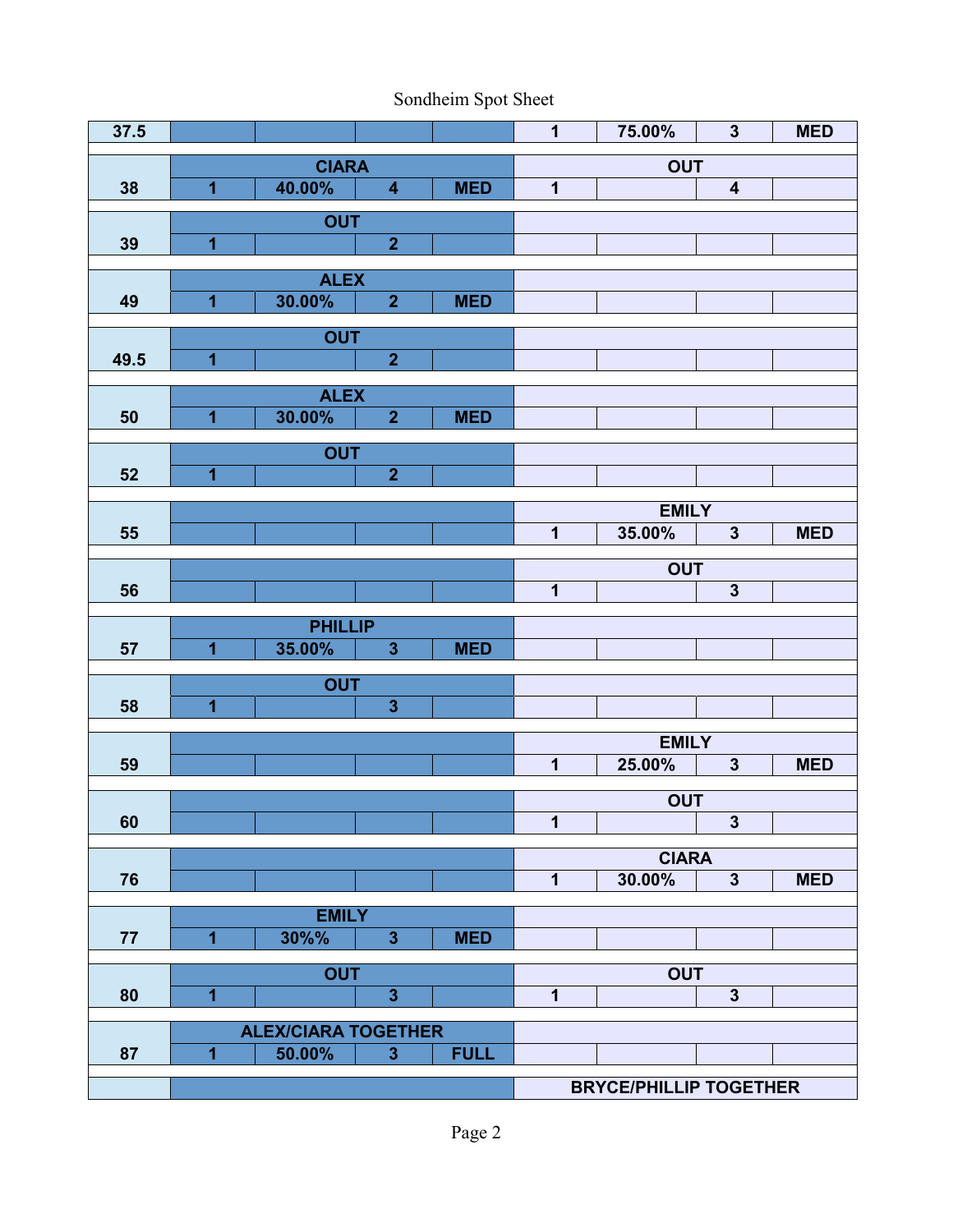| 88   |                         |                       |                         |            | $\mathbf 1$             | 50.00%                | $\overline{\mathbf{3}}$ | <b>FULL</b> |
|------|-------------------------|-----------------------|-------------------------|------------|-------------------------|-----------------------|-------------------------|-------------|
|      |                         | <b>OUT</b>            |                         |            | <b>OUT</b>              |                       |                         |             |
| 89   | $\overline{1}$          |                       | $\overline{2}$          |            | $\overline{\mathbf{1}}$ |                       | $\overline{2}$          |             |
|      |                         | <b>BRYCE</b>          |                         |            |                         |                       |                         |             |
| 90.5 | $\overline{\mathbf{1}}$ | 30.00%                | $\overline{\mathbf{3}}$ | <b>MED</b> |                         |                       |                         |             |
|      |                         | <b>OUT</b>            |                         |            |                         |                       |                         |             |
| 91   | $\overline{\mathbf{1}}$ |                       | $\overline{\mathbf{3}}$ |            |                         |                       |                         |             |
|      |                         |                       |                         |            |                         | <b>GABE</b>           |                         |             |
| 92   |                         |                       |                         |            | $\mathbf 1$             | 30.00%                | $\mathbf{3}$            | <b>MED</b>  |
|      |                         |                       |                         |            |                         | <b>OUT</b>            |                         |             |
| 93   |                         |                       |                         |            | $\mathbf 1$             |                       | $\overline{\mathbf{3}}$ |             |
|      |                         | <b>PHILLIP</b>        |                         |            |                         |                       |                         |             |
| 94   | $\overline{1}$          | 40.00%                | $\overline{\mathbf{3}}$ | <b>MED</b> |                         |                       |                         |             |
|      |                         | <b>OUT</b>            |                         |            |                         |                       |                         |             |
| 97   | $\overline{\mathbf{1}}$ |                       | $\overline{\mathbf{3}}$ |            |                         |                       |                         |             |
|      |                         | <b>CIARA</b>          |                         |            |                         | <b>CIARA</b>          |                         |             |
| 98   | $\overline{1}$          | 70.00%                | $\overline{\mathbf{3}}$ | <b>MED</b> | $\overline{\mathbf{4}}$ | 80.00%                | $\overline{\mathbf{3}}$ | <b>FULL</b> |
|      |                         | <b>OUT</b>            |                         |            |                         | <b>OUT</b>            |                         |             |
| 102  | $\overline{1}$          |                       | $\overline{2}$          |            | $\overline{\mathbf{4}}$ |                       | $\overline{\mathbf{2}}$ |             |
|      |                         | <b>EMILY</b>          |                         |            |                         | <b>EMILY</b>          |                         |             |
| 103  | $\overline{\mathbf{1}}$ | 20.00%                | $\overline{\mathbf{3}}$ | <b>MED</b> | $\overline{2}$          | 50.00%                | $\mathbf{3}$            | <b>FULL</b> |
|      |                         |                       |                         |            |                         |                       |                         |             |
| 104  | $\overline{\mathbf{1}}$ | <b>OUT</b>            | $\overline{\mathbf{3}}$ |            | $\overline{\mathbf{2}}$ | <b>OUT</b>            | $\mathbf{3}$            |             |
|      |                         |                       |                         |            |                         |                       |                         |             |
| 110  | $\overline{\mathbf{1}}$ | <b>ALEX</b><br>40.00% | $\mathbf{3}$            | <b>MED</b> |                         |                       |                         |             |
|      |                         |                       |                         |            |                         |                       |                         |             |
| 111  | $\overline{1}$          | <b>OUT</b>            | 1                       |            |                         |                       |                         |             |
|      |                         |                       |                         |            |                         |                       |                         |             |
| 113  |                         |                       |                         |            | 1                       | <b>ARIA</b><br>70.00% | $\mathbf{3}$            | <b>MED</b>  |
|      |                         |                       |                         |            |                         |                       |                         |             |
| 114  |                         |                       |                         |            | 1                       | <b>OUT</b>            | $\mathbf{1}$            |             |
|      |                         |                       |                         |            |                         |                       |                         |             |
|      |                         |                       |                         |            | $\mathbf{1}$            | <b>ARIA</b>           | $\mathbf{3}$            | <b>MED</b>  |
| 115  |                         |                       |                         |            |                         | 70.00%                |                         |             |
|      |                         |                       |                         |            |                         | <b>OUT</b>            |                         |             |
| 116  |                         |                       |                         |            | 1                       |                       | $\mathbf 0$             |             |